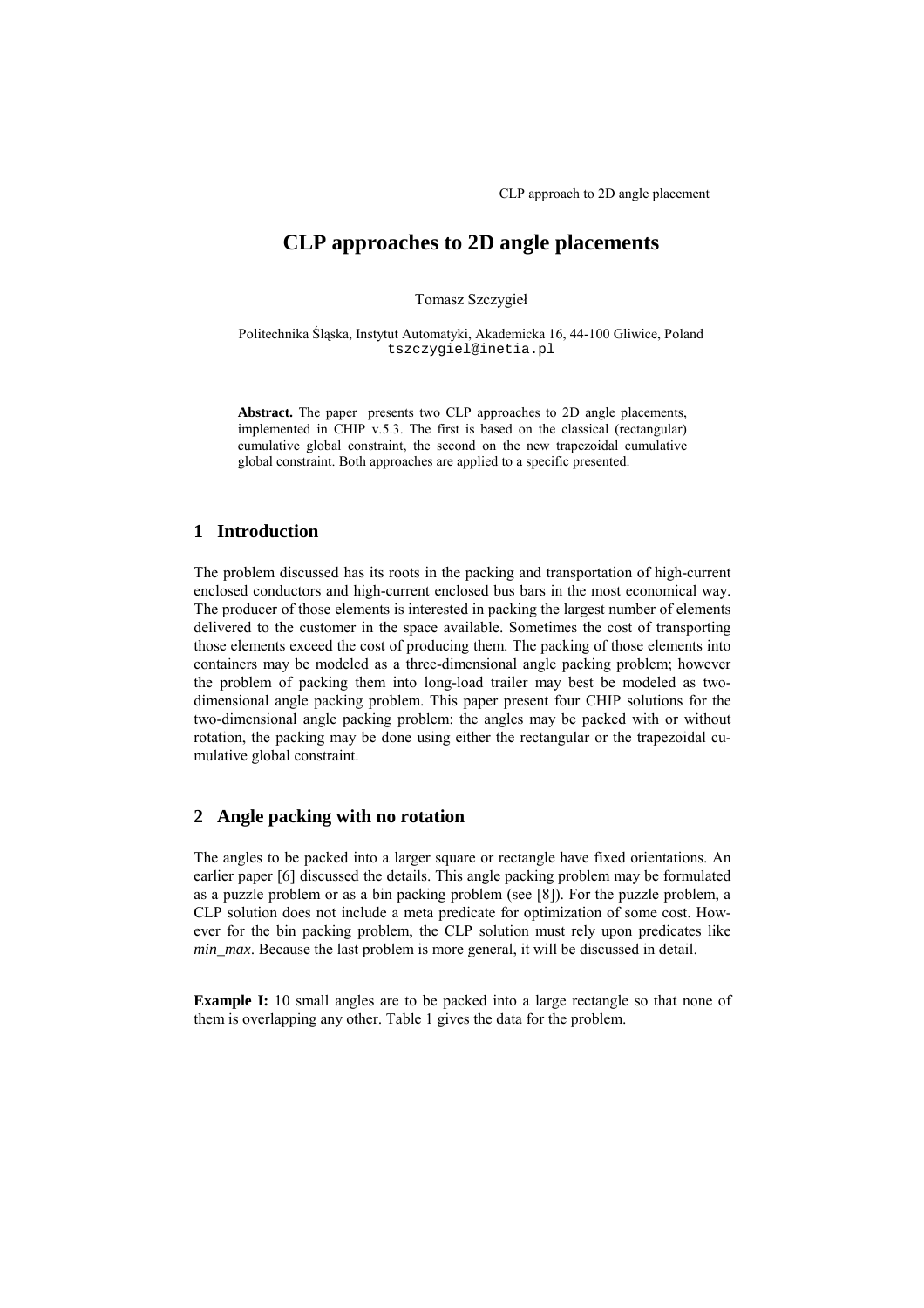| No | List of angle sizes | No | List of angle sizes |
|----|---------------------|----|---------------------|
|    | [2,4,3,1]           |    | [1,2,5,5]           |
|    | [2,2,1,3]           |    | [6,2,2,3]           |
|    | [1,3,3,2]           |    | [4,2,2,1]           |
|    | [2,1,4,3]           |    | 3,1,1,4             |
|    |                     |    |                     |

**Table 1.** Data for angle packing problem with no rotation



**Fig.1**. A solution for the angle packing problem with no rotation.

#### **2.1 Classical cumulative approach**

The idea of solving the angle packing problem by the classical cumulative approach is based on solution of the rectangle packing problem with some additional constrains (more details - see [6]). At the beginning the angles are divided into rectangles. This makes predicate *gen\_rect/4* as follows:

```
gen_rect([],[],[],[]).
gen\_rect([DL|DT],[DXH1,DXH2|DXT],[DYH1,DYH2|DYT],[LLH|LLT]):-
          position(DL,DXH1,DXH2,DYH1,DYH2,LLH),
          qen_rect(DT,DXT,DYT,LLT).
```
Predicate *position/6* transforms the list of angle sizes DL in the following way:

- it divides each angle into two rectangles and describes the sizes of the rectangles
- it fixed the angle orientation.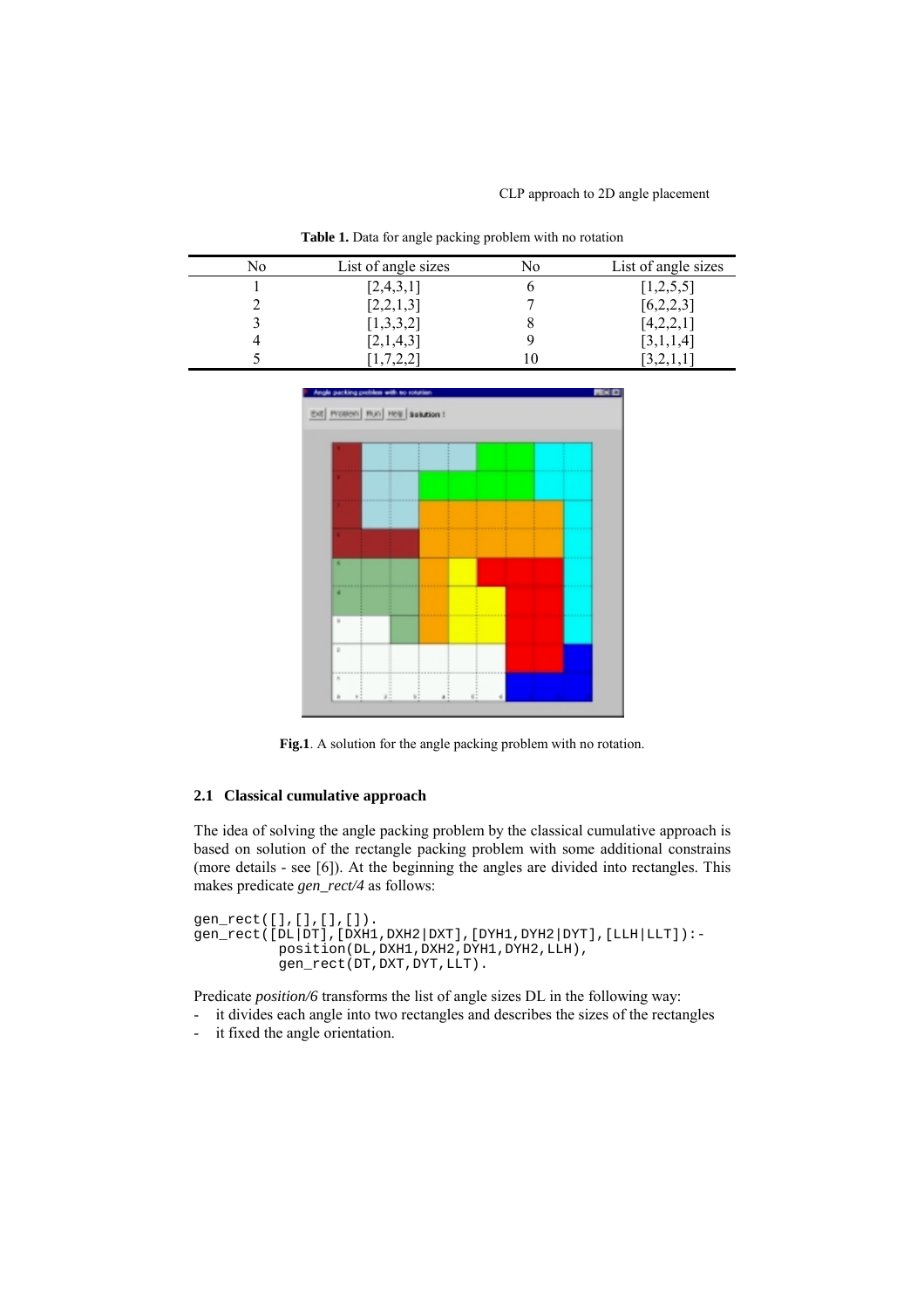```
position([A,B,C,D],DXH1,DXH2,DYH1,DYH2,1):-
        B #> D,A #< C,DXH1 is C, DXH2 is A,
        DYH1 is D,DYH2 is B-D.
```
The discussed additional constrains merge two rectangles into an angle. These constrains are generated automatically by the predicate *constr\_rect/5*. The predicate is defined as follows:

```
constr_rect([],[],[],[],[]).
constr_rect([LXH1,LXH2|LXT],[LYH1,LYH2|LYT],
           [DXH1,DXH2|DXT],[DYH1,DYH2|DYT],[LLH|LLT]):-
        if LLH #= 1 then LXH1+DXH1 #= LXH2+DXH2,
        if LLH #= 1 then LYH1 #= LYH2+DYH2,
        if LLH #= 2 then LXH1 #= LXH2,
        if LLH #= 2 then LYH1 #= LYH2+DYH2,
        constr_rect(LXT,LYT,DXT,DYT,LLT).
```
The final program solving example I is given below:

```
run:-
  ..<br>EndX :: 1..9,
  EndY :: 1.0,
   High1:: 1..9,
   High2:: 1..9,
  min_max((data(Data),
         gen_rect(Data,DX,DY,LL),
          gen_lists(DX,DY,LX,LY,DF),
          constr_rect(LX,LY,DX,DY,LL),
         diffn(DF),
          cumulative(LX,DX,DY,unused,unused,High1,EndX,unused),
          cumulative(LY,DY,DX,unused,unused,High2,EndY,unused),
          append(LX,LY,XY),
          labeling(XY)),EndX+EndY).
```
#### **2.2 Cumulative trapeze approach**

The idea of solving the angle packing problem by cumulative trapeze approach is based on the dividing angles into rectangles too. But in this approach additional constrains are not needed, because *cumulative\_trapeze* is a standard predicate embedded in CHIP and merging two rectangles into an angle is done automatically. Now the program solving the same example I is as follows:

```
run:-
    EndX :: 1..9,EndY :: 1.0,min_max((data(Data),
            gen_lists(Data,1,LX,LY,EX,EY,TX,TY,TRX,TRY,DF),
            diffn(DF),
            cumulative_trapeze(TX,TRX,EndX),
            cumulative_trapeze(TY,TRY,EndY),
            append(LX,LY,XY),
            labeling(XY)),EndX+EndY).
```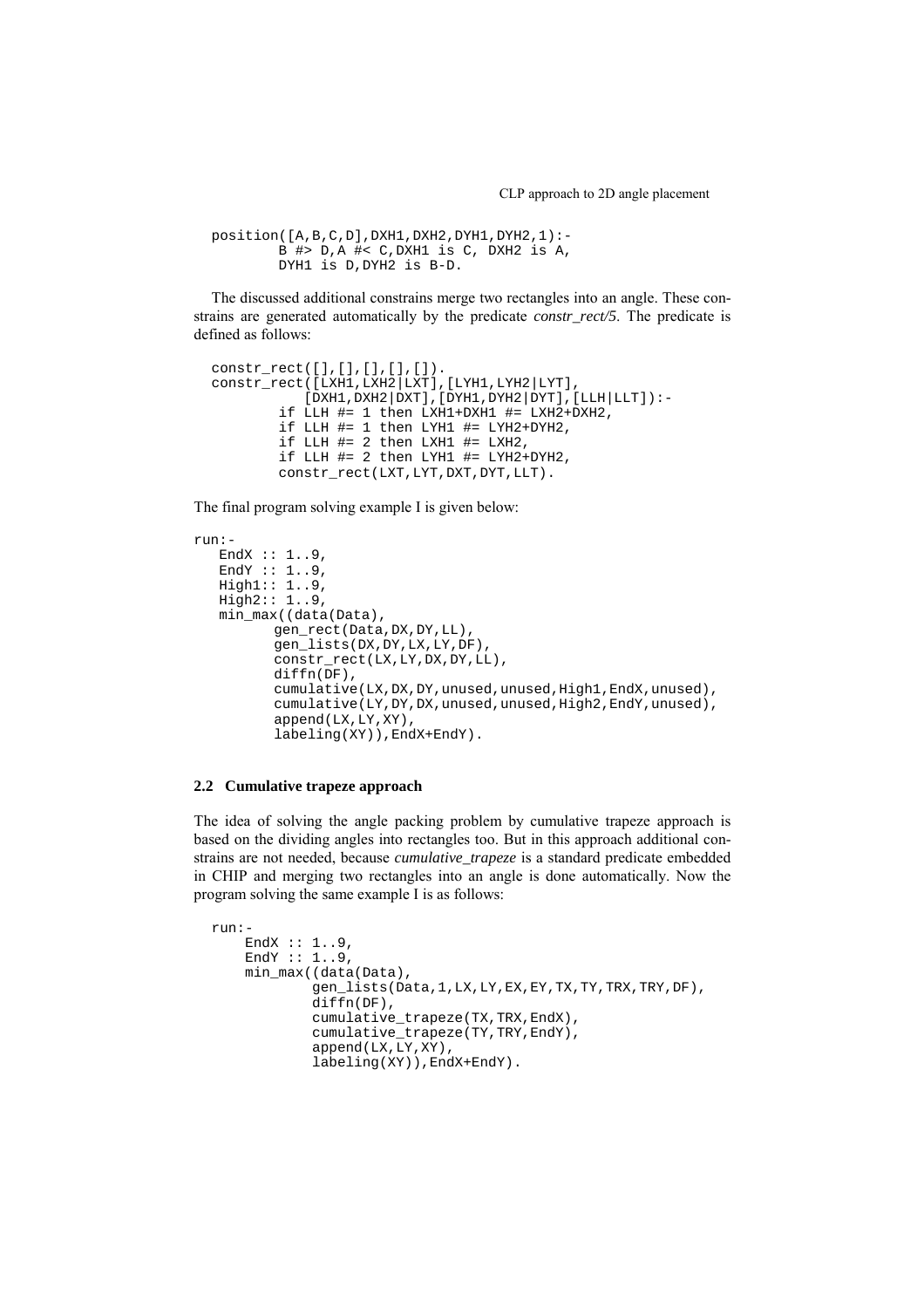Next, the angles are divided into rectangles by the predicate *gen\_lists/11*. This predicate is generating terms for the global constrain *cumulative\_trapeze*. The predicate is defined as follows:

```
gen_lists([],_,[],[],[],[],[],[],[],[],[]).
gen_lists([DH|DT],N,[LXH|LXT],[LYH|LYT],
          [EXH|EXT], [EYH|EYT], [TXH|TXT], [TYH|TYT],
          [TRXH1,TRXH2|TRXT],[TRYH1,TRYH2|TRYT],
          [DFH1,DFH2|DFT]) :-
      position(DH,DXH,DYH,SXH1,SXH2,SYH1,SYH2,
               DX1,DX2,DY1,DY2,EXH1,EXH2,EYH1,EYH2),
       LXH :: 0.09,<br>LYH :: 0.9,
       LYH :: 0..9,<br>EXH :: 1..9,
       EXH :: 1..9,
       EYH :: 1..9,
      [G1,G2,G3,G4] :: 0..9,[F1,F2,F3,F4] :: 0..9,TXH = task(N,LXH,DXH,EXH),
      TYH = task(N,LYH,DYH,EYH),
      TRXH1 = trap(N,1,SXH1,DX1,EXH1),
      TRXH2 = trap(N,2,SXH2,DX2,EXH2),
      TRYH1 = trap(N,1,SYH1,DY1,EYH1),
      TRYH2 = trap(N, 2, SYH2, DY2, EYH2),
       DFH1 = [G1,G2,G3,G4],
       DFH2 = [F1,F2,F3,F4],
      list_diff(DH,LXH,LYH,DFH1,DFH2),
      N1 is N+1,
 gen_lists(DT,N1,LXT,LYT,EXT,EYT,TXT,TYT,TRXT,TRYT,DFT).
```
The predicate *position*/15 is – as a result of analyzing the list of angle sizes - assigning values of variables in the global constrain *cumulative\_trapeze*.

```
position([A,B,C,D],DXH,DYH,SXH1,SXH2,SYH1,SYH2,DX1,DX2,
         DY1,DY2,EXH1,EXH2,EYH1,EYH2):-
         B #< D, A #< C, DXH is C, DYH is D, SXH1 is D,
         SXH2 is B, DX1 is A, DX2 is C-A, EXH1 is D,
         EXH2 is B, SYH1 is A, SYH2 is C, DY1 is D-B,
         DY2 is B, EYH1 is A, EYH2 is C.
```
The predicate *list\_diff/5* prepare list of variables for standard predicate *diffn*.

list\_diff([A,B,C,D],LXH,LYH,[G1,G2,G3,G4],[F1,F2,F3,F4]):- A #< C, B #> D, G1 is LXH, G2 is LYH+B-D, G3 is C-A, G4 is D, F1 is LXH+C-A, F2 is LYH, F3 is A, F4 is B.

To keep this paper short , only one definition of predicate *position/15* and *list\_diff/5* are presented.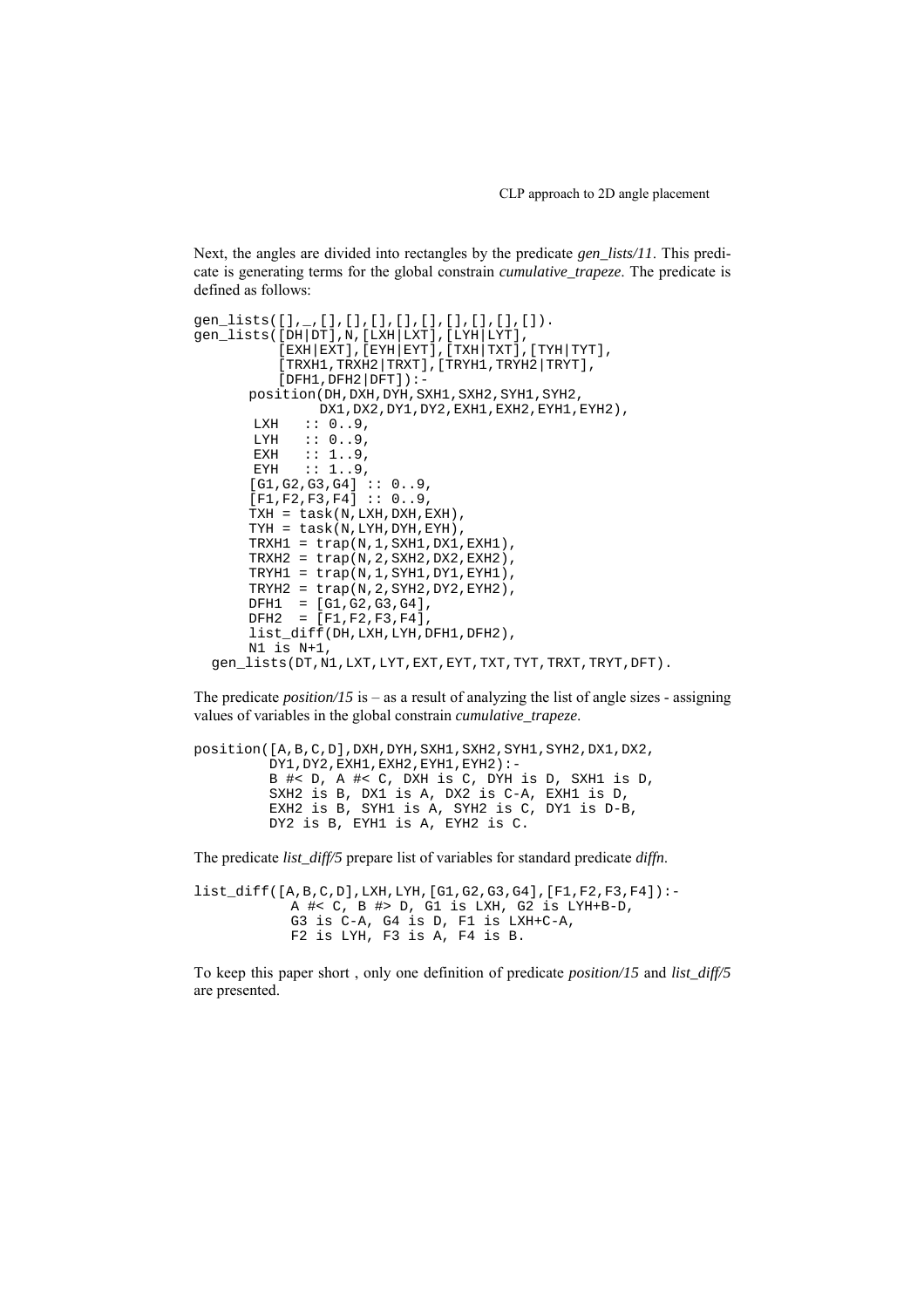## **3 Angle packing with rotation n\*90**°

Now, the rectangles may be rotated before placement. The problem is considered hard since the angle orientation are initially not fixed. In this section problem may be formulated similarly way as a puzzle problem or as a bin packing problem. The solutions of this problem has been supported by detailed study of Examples II.

**Example II:** 4 small angles are to be packed with rotation n\*90° and mirror reflection into a large rectangle so that none of them is overlapping any other. Table 2 gives the data for the problem.

**Table 2.** Data for angle packing problem with no rotation

| NO | List of angle sizes | List of angle sizes |
|----|---------------------|---------------------|
|    | [3, 1, 1, 2]        | 12,5,4,3            |
|    |                     |                     |



**Fig.2**. A solution for the angle packing problem with rotation.

#### **3.1 Classical cumulative approach**

The idea of solving the angle packing problem with rotation by the classical cumulative approach is based on the fact that each angle is included in a rectangle. At the beginning the angle are divided into two rectangles (more details - see [6]). This makes predicate *gen\_rect/3* as follows:

```
gen_rect([],[],[]).
gen_rect([D0L|D0T],[DH1,DH2|DT],[DX,DY|DXY]):-
        div_angle(D0L,DH1,DH2,DX,DY),
        gen_rect(D0T,DT,DXY).
div\_angle([A,B,C,D],DH1,DH2,DX,DY):-
```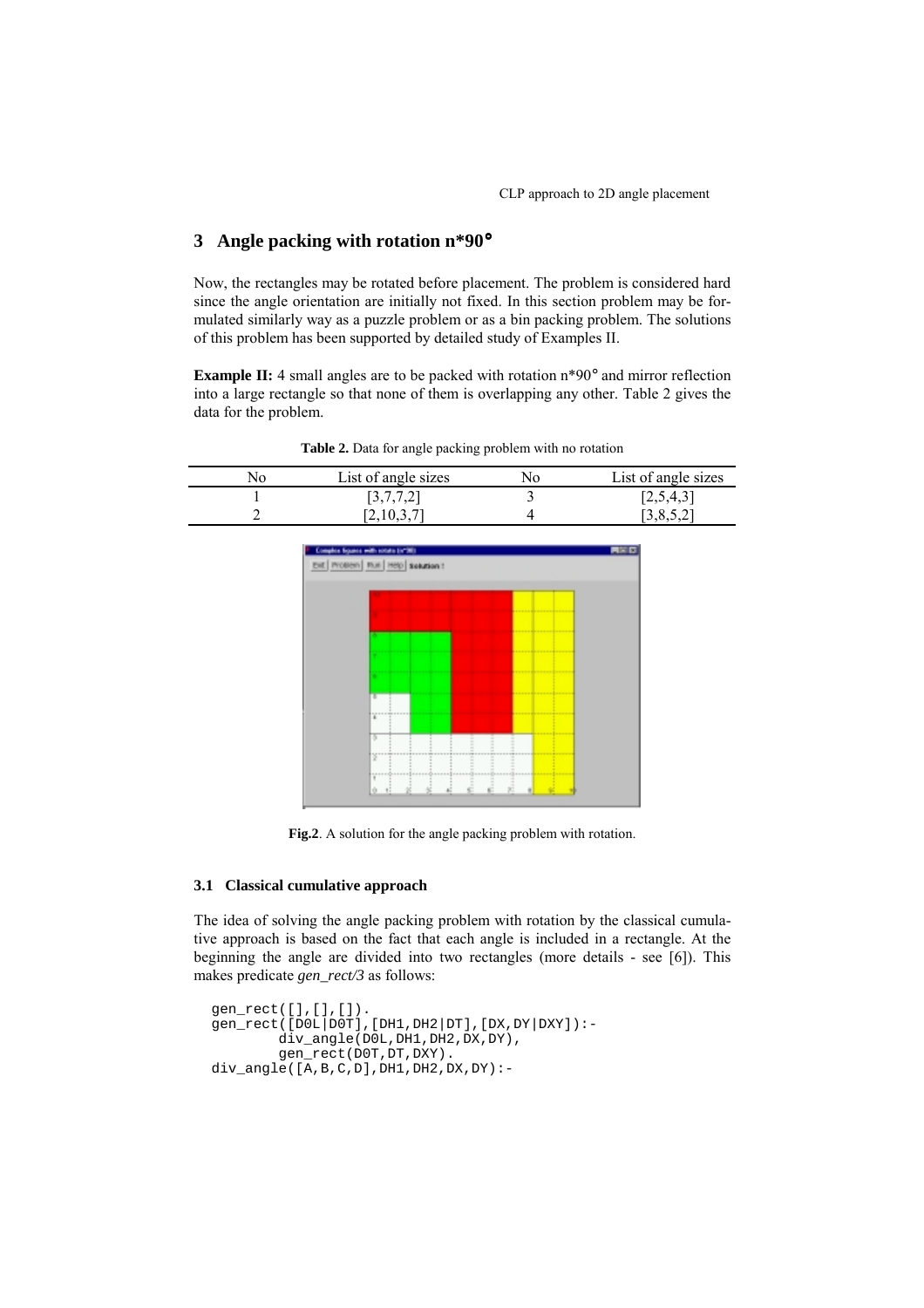```
DX is C,
DY is B,
E is B-D,
DH1 = C*D.
DH2 = A*E.
```
Then those rectangles are placed with rotation on the plane; and additional constraint merge two rectangles into an angle. This is done by the predicates *constrain\_rect/5* and *gen\_lists/6* as follows.

```
constrain_rect([],[],[],[],[]).
constrain_rect([LXH1,LXH2|LXT],[LYH1,LYH2|LYT],
                [DXH1,DXH2|DXT],[DYH1,DYH2|DYT],[DX,DY|DT]):-
        STX :: 0..9,
        STY :: 0..9,ENX : : 1..10,ENY :: 1..10,
        dll_y(LYH1,LYH2,DYH1,DYH2,STY,ENY),
        dll_x(LXH1,LXH2,DXH1,DXH2,STX,ENX),
        [A,B] :: [DX, DY],(DX \geq DY -> A #\geq B; true),
        ENX #= A+STX,ENY #= B+STY,
        constrain_rect(LXT, LYT, DXT, DYT, DT).
dll<sub>x</sub>(LXH1,LXH2,DXH1,DXH2,STX,ENX):-
        LXH1 # <= LXH2,
        LXH1+DXH1 #>= LXH2+DXH2,
        STX #= LXH1,
        ENX #= LXH1+DXH1.
dll_y(LYH1, LYH2, DYH1, DYH2, STY, ENY):-
        LYH1 #\le LYH2,
        LYH1+DYH1 #>= LYH2+DYH2,
        STY #= LYH1,
        ENY #= LYH1+DYH1.
```
Only one definition of predicate *dll\_x/6* and *dll\_y/6* are presented.

```
gen_lists([],[],[],[],[],[]).
gen_lists([X1*Y1,X2*Y2|T],[LXH1,LXH2|LXT],[LYH1,LYH2|LYT],
            \left[\frac{1}{DXH1},\frac{1}{DXH2}\right]DXT],\left[\frac{DYH1}{DYH2},\frac{1}{DYH1},\frac{1}{DFH2}\right]DFH2\left[\frac{1}{DFT}\right]):-
         LXH1 :: 0..9,LYH1 :: 0..9,
         LXH2 :: 0..9,
         LYH2 :: 0..9,
         [DXH1,DYH1] :: [X1,Y1],
          [DXH2,DYH2] :: [X2,Y2],
          (X1 \leq Y1 -> DXH1 #\= DYH1; true),
          (X2 \leq Y2 \rightarrow DXH2 \#)=DYH2; true),(DXH1 = X1 -> DXH2 #= X2; DXH2 #= Y2),
          (DYH1 = Y1 -> DYH2 #= Y2; DYH2 #= X2),
          append([LXH1,LYH1],[DXH1,DYH1],DFH1),
          append([LXH2,LYH2],[DXH2,DYH2],DFH2),
          gen_lists(T,LXT,LYT,DXT,DYT,DFT).
```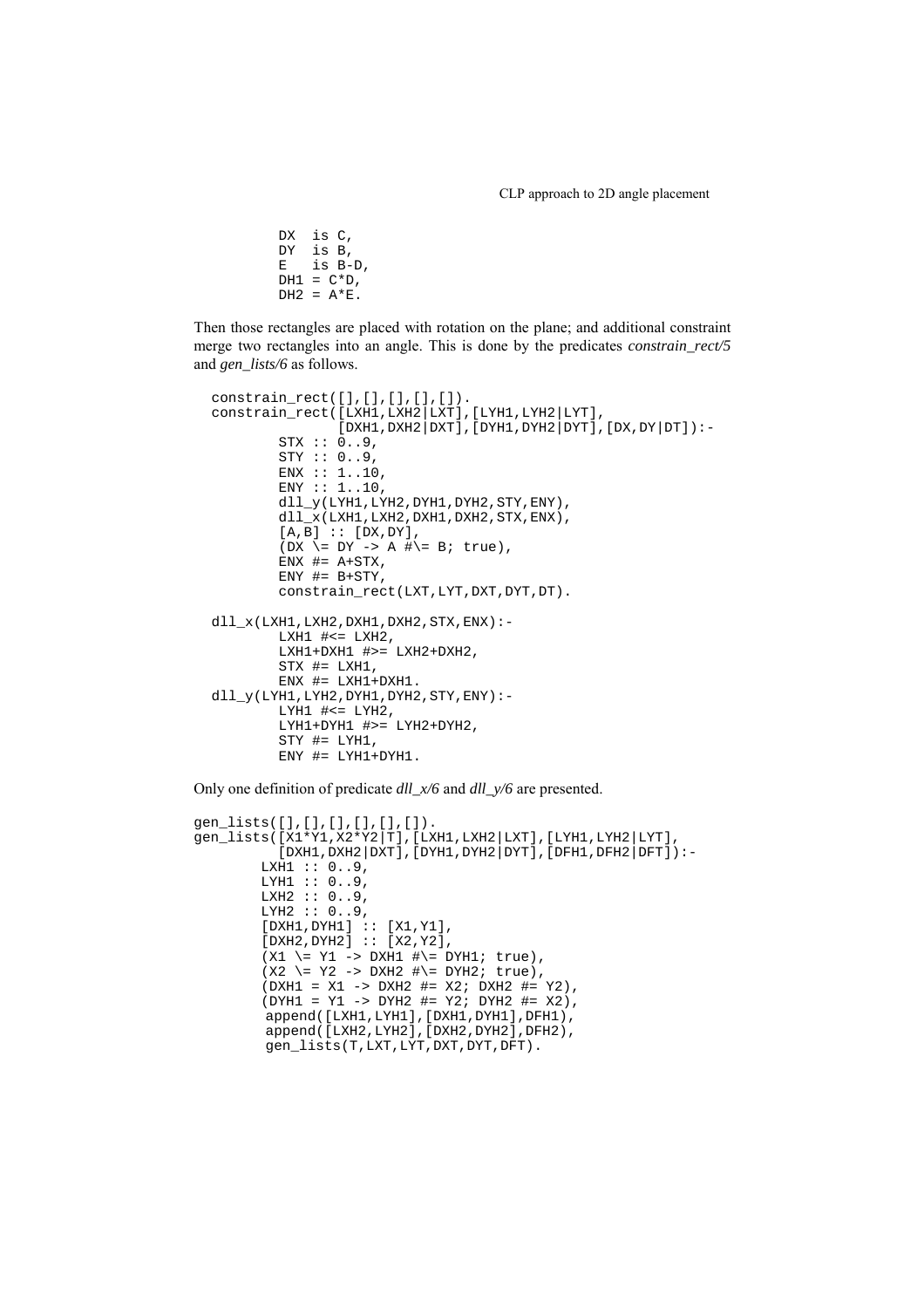Program solving the example II is as follows:

```
run:data(Data0),
      gen_rect(Data0,Data,DXY),
      EndX :: 1..10,
      EndY :: 1..10,
      HighX :: 1..10,
      HighY :: 1..10,
      min_max((gen_lists(Data,LX,LY,DX,DY,DF),
               constrain_rect(LX,LY,DX,DY,DXY),
               diffn(DF,unused,unused,[EndX,EndY]),
        cumulative(LX,DX,DY,unused,unused,HighX,EndX,unused),
        cumulative(LY,DY,DX,unused,unused,HighY,EndY,unused),
               append(LX,LY,LXY),
               append(DX,DY,DDXY),
               append(LXY,DDXY,XY),
               labeling(XY)),EndX+EndY).
```
#### **3.2 Cumulative trapeze approach**

Now the program solving the same example II is as follows:

```
run:-
   EndX :: 1..10,
   EndY :: 1..10,
   min_max((data(Data),
            gen_lists(Data,1,LX,LY,TX,TY,TRX,TRY,DF),
            diffn(DF),
            cumulative_trapeze(TX,TRX,EndX),
            cumulative_trapeze(TY,TRY,EndY),
            append(LX,LY,XY),
            labeling(XY)),EndX+EndY).
```
In this point predicate gen\_lists/9 simultaneously:

- divides the angles into the rectangles

- generates terms for the global constrain *cumulative\_trapeze*.

- merges two rectangles into an angle

- generates list for global constrain d*iffn*.

The predicate is defined as follows:

```
gen_lists([],_,[],[],[],[],[],[],[]).
gen_lists([[A,B,C,D]|DT],N,
        [LXH|LXT],[LYH|LYT],[TXH|TXT],[TYH|TYT],
        \left[\text{TRXH1},\text{TRXH2}\,|\,\text{TRXT}\,\right] , \left[\text{TRYH1},\text{TRYH2}\,|\,\text{TRYT}\,\right] ,
        [[LX1,LY1,DDX1,DDY1],[LX2,LY2,DDX2,DDY2]|DFT]):-
    F is B-D,
    E is C-A,
    LXH :: 0..9, LYH :: 0..9, DXH :: 1..10, DYH :: 1..10,
    EXH :: 1..10, EYH :: 1..10,
    SXH1 :: 1..10, DX1 :: 1..10, EXH1 :: 1..10,
    SXH2 :: 1..10, DX2 :: 1..10, EXH2 :: 1..10,
```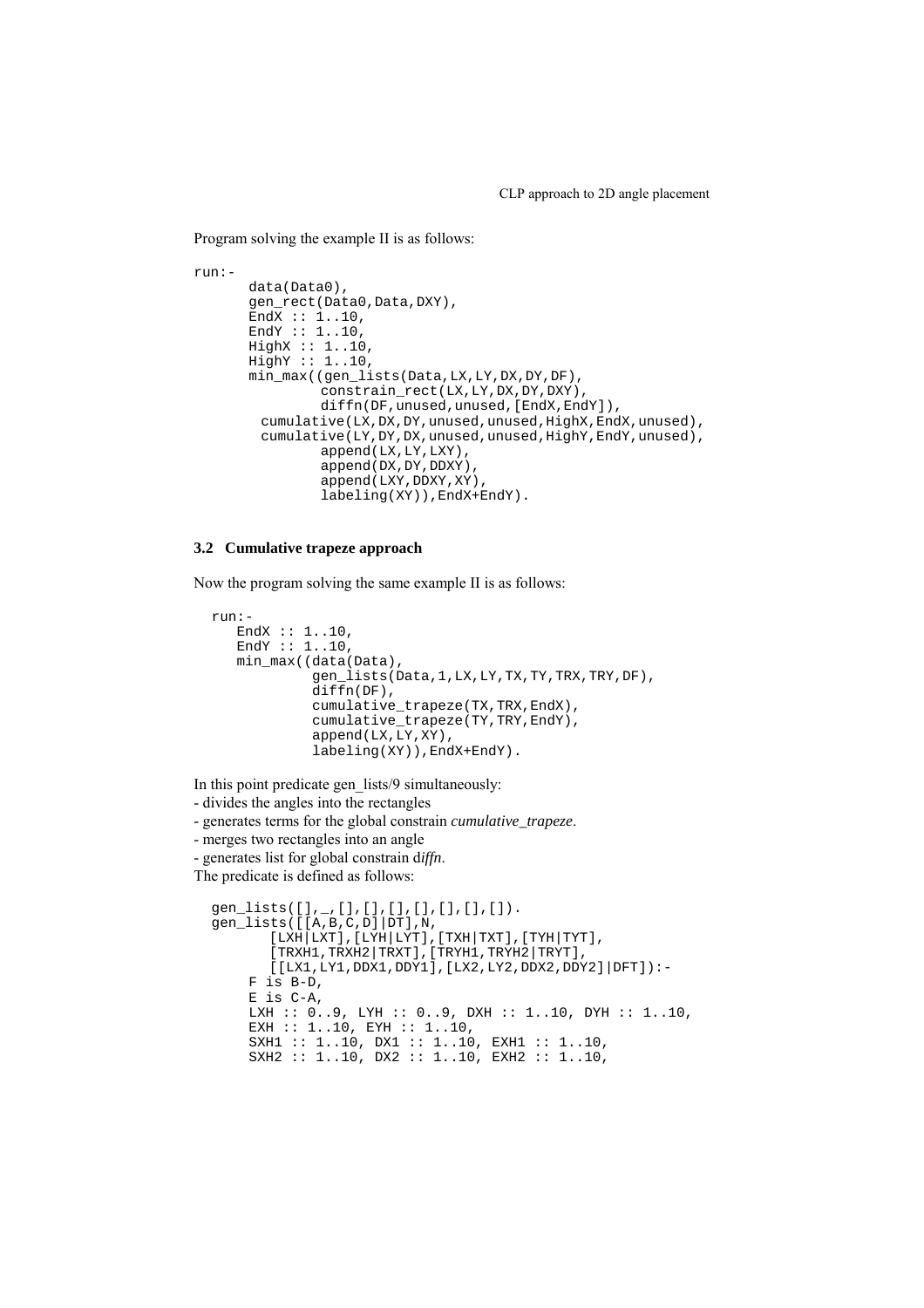```
SYH1 :: 1..10, DY1 :: 1..10, EYH1 :: 1..10,
SYH2 :: 1..10, DY2 :: 1..10, EYH2 :: 1..10,
DDX1 :: 1..10, DDY1 :: 1..10,
DDX2 :: 1..10, DDY2 :: 1..10,
LX1 :: 0..9, LY1 :: 0..9,
LX2 :: 0.09, LY2 :: 0.09,pozition(A,B,C,D,E,F,LXH,DXH,EXH,LYH,DYH,EYH,
        SXH1,DX1,EXH1,SXH2,DX2,EXH2,
        SYH1,DY1,EYH1,SYH2,DY2,EYH2,
        LX1,LY1,DDX1,DDY1,LX2,LY2,DDX2,DDY2),
TXH = task(N,LXH,DXH,EXH),
TYH = task(N,LYH,DYH,EYH),
TRXH1 = trap(N,1, SXH1,DX1, EXH1),TRXH2 = trap(N, 2, SXH2, DX2, EXH2),
TRYH1 = trap(N,1,SYH1,DY1,EYH1),TRYH2 = trap(N, 2, SYH2, DY2, EYH2),
N1 is N+1,
gen_lists(DT,N1,LXT,LYT,TXT,TYT,TRXT,TRYT,DFT).
```
The predicate *pozition/32* is a definition of all angle orientation on the plane and determines all variables in the global constrain *cumulative\_trapeze* and *diffn* by the coordinates of a chosen point of the rectangle including angles. The predicate is given below:

```
pozition(A,B,C,D,E,F,LXH,DXH,EXH,LYH,DYH,EYH,
         SXH1,DX1,EXH1,SXH2,DX2,EXH2,SYH1,DY1,EYH1,
         SYH2,DY2,EYH2,LX1,LY1,DDX1,DDY1,
        LX2,LY2,DDX2,DDY2):-
    DXH is C, EXH is LXH+C, DYH is B, EYH is LYH+B,
    SXH1 is D, DX1 is E, EXH1 is D,
    SXH2 is B, DX2 is A, EXH2 is B,
    SYH1 is A, DY1 is F, EYH1 is A,
    SYH2 is C, DY2 is D, EYH2 is C,
    LX1 is LXH, LY1 is LYH+F, DDX1 is E, DDY1 is D,
    LX2 is LXH+E, LY2 is LYH, DDX2 is A, DDY2 is B.
```
To keep this presentation short, only one definition of the predicate position/32 is presented. Other cases may be formulated in a similar way.

### **4 Conclusions**

Table 3 shows the time needed for finding the solution for the ten angle packing problem with no rotation. In both cases programs using the classical cumulative constraint and additional *constr\_rect/5* predicate need less time to get the solution than programs with only the cumulative trapeze constraint.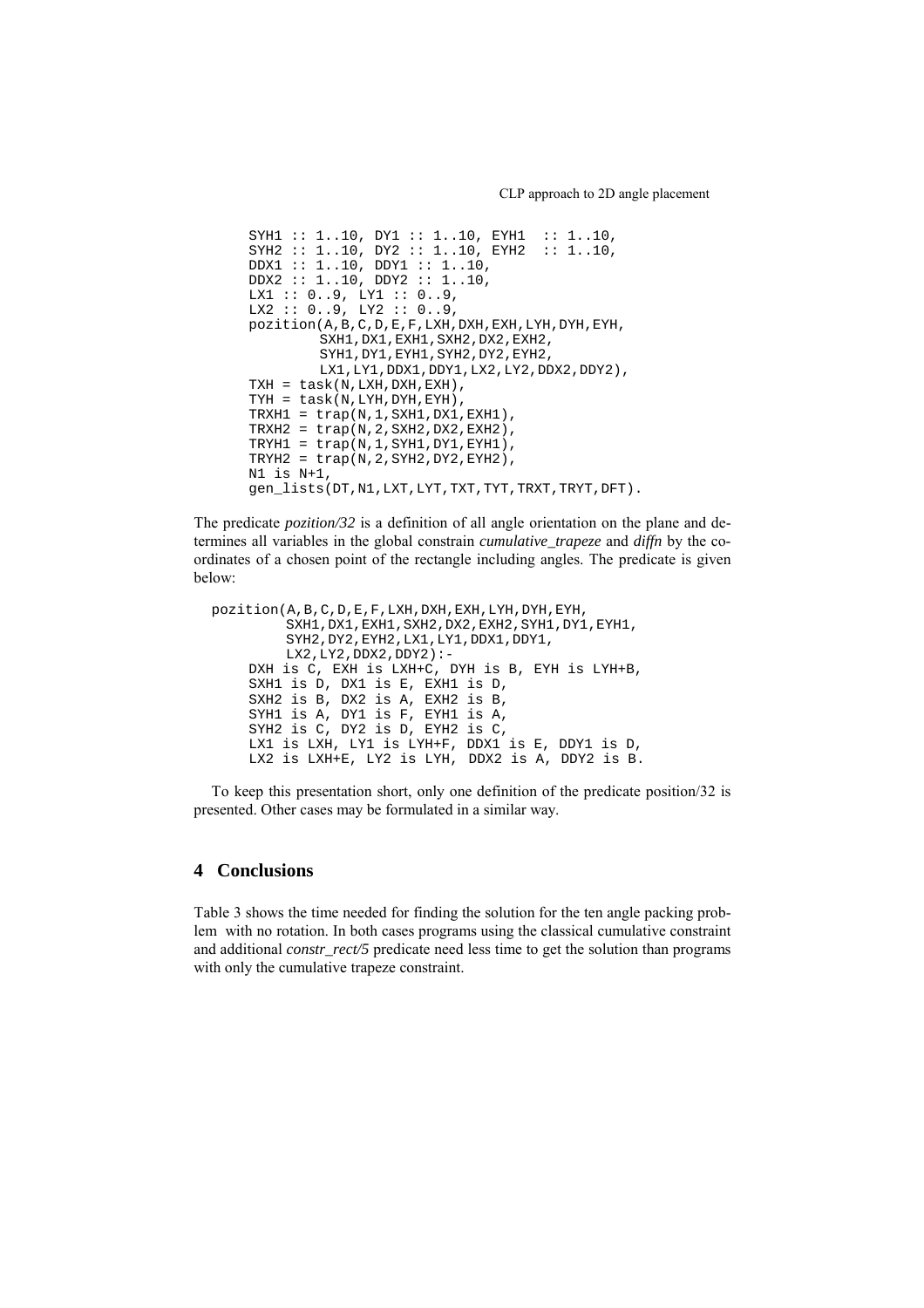| Without optimization |                   | With optimization |                    |
|----------------------|-------------------|-------------------|--------------------|
| Cumulative           | Cumultive trapeze | I Cumulative      | Cumulative trapeze |
| [hh:mm:ss.ms]        | [hh:mm:ss,ms]     | [hh:mm:ss,ms]     | [hh:mm:ss,ms]      |
| 00:00:02.033         | 00.00.04306       | 00:00:02.083      | 00:00:05.208       |

**Table 3.** Times for 10 angle with no rotation

The Table 4 shows the time needed for finding the solution for various angle packing problem with rotation and without optimization. For the program using the classical cumulative constraint less time is needed to get the solution than for the programs with the cumulative trapeze constraint. The program using the classical cumulative exceed 2 hours limit in case with ten angles. The programs using cumulative\_trapeze exceed this limit earlier – for nine angles.

**Table 4.** Times for various angles with rotation- without optimization

| Number of angle | Cumulative    | Cumulative trapeze |
|-----------------|---------------|--------------------|
|                 | [hh:mm:ss.ms] | [hh:mm:ss.ms]      |
| 4               | 00:00:00.000  | 00:00:00.030       |
| 5               | 00:00:00.130  | 00:00:00.711       |
| 6               | 00:00:00.661  | 00:00:02.724       |
| 7               | 00:00:16.774  | 00:01:28.347       |
| 8               | 00:04:29.407  | 00:27:00.460       |
| 9               | 01:58:33.940  | >02:00:00.000      |
| 10              | >02:00:00.000 | >02:00:00.000      |

The Table 5 shows the time needed for finding the solution for various angle packing problem with rotation and with optimization. Now too, the programs including classical cumulative constraint works quicker than programs including the cumulative trapeze constraint.

**Table 5.** Times for various angles with rotation- with optimization

| Number of angle | Cumulative<br>[hh:mm:ss.ms] | Cumulative trapeze<br>[hh:mm:ss.ms] |
|-----------------|-----------------------------|-------------------------------------|
|                 |                             |                                     |
| 4               | 00:00:01.221                | 00:00:08.532                        |
| 5               | 00:00:22.973                | 00:00:59.596                        |
| 6               | 00:03:29.976                | 00:21:01.414                        |
|                 | 00:13:45.908                | >02:00:00.000                       |
| 8               | >02:00:00.000               | >02:00:00.000                       |
| 9               | >02:00:00.000               | >02:00:00.000                       |
| 10              | >02:00:00.000               | >02:00:00.000                       |

Presented results support the thesis: that more simple constraints (like cumulative) work faster, but more sophisticated constraints (like cumulative trapeze) make program writing easier. All computation experiments were based on Pentium II / 300MHz with 128MB RAM station.